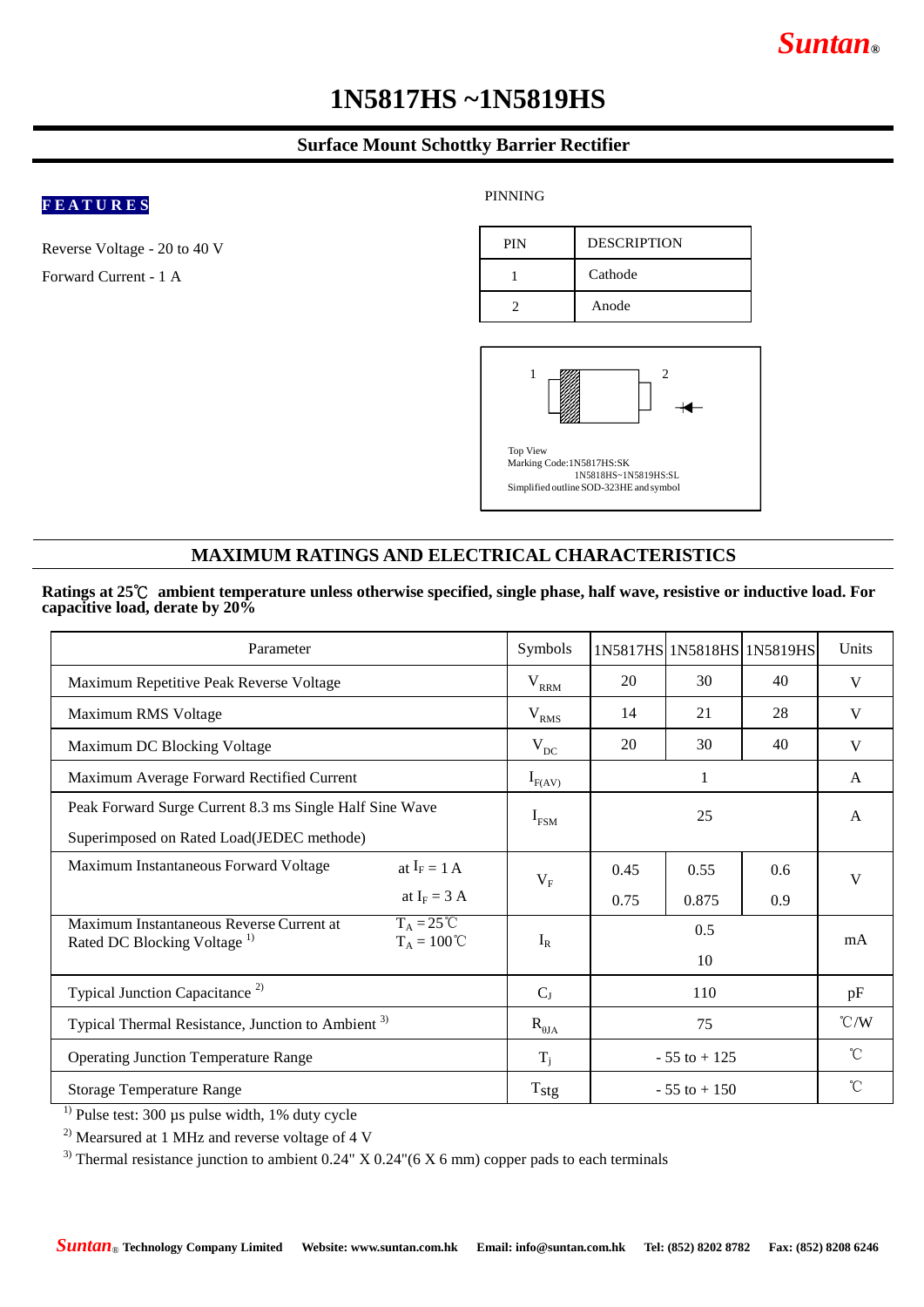# **Surface Mount Schottky Barrier Rectifier 1N5817HS ~1N5819HS**

FIG.1-FORWARD CURRENT DERATING CURVE



## **FIG.3-TYPICAL INSTANTANEOUS FORWARD CHARACTERISTICS**



INSTANTANEOUS FORWARD VOLTAGE (VOLTS)

## FIG.5-TYPICAL JUNCTION CAPACITANCE



## FIG.2-MAXIMUM NON-REPETITIVE PEAK FORWARD SURGE CURRENT



# FIG.4-TYPICAL REVERSE CHARACTERISTICS



PERCENT OF RATED PEAK REVERSE VOLTAGE%